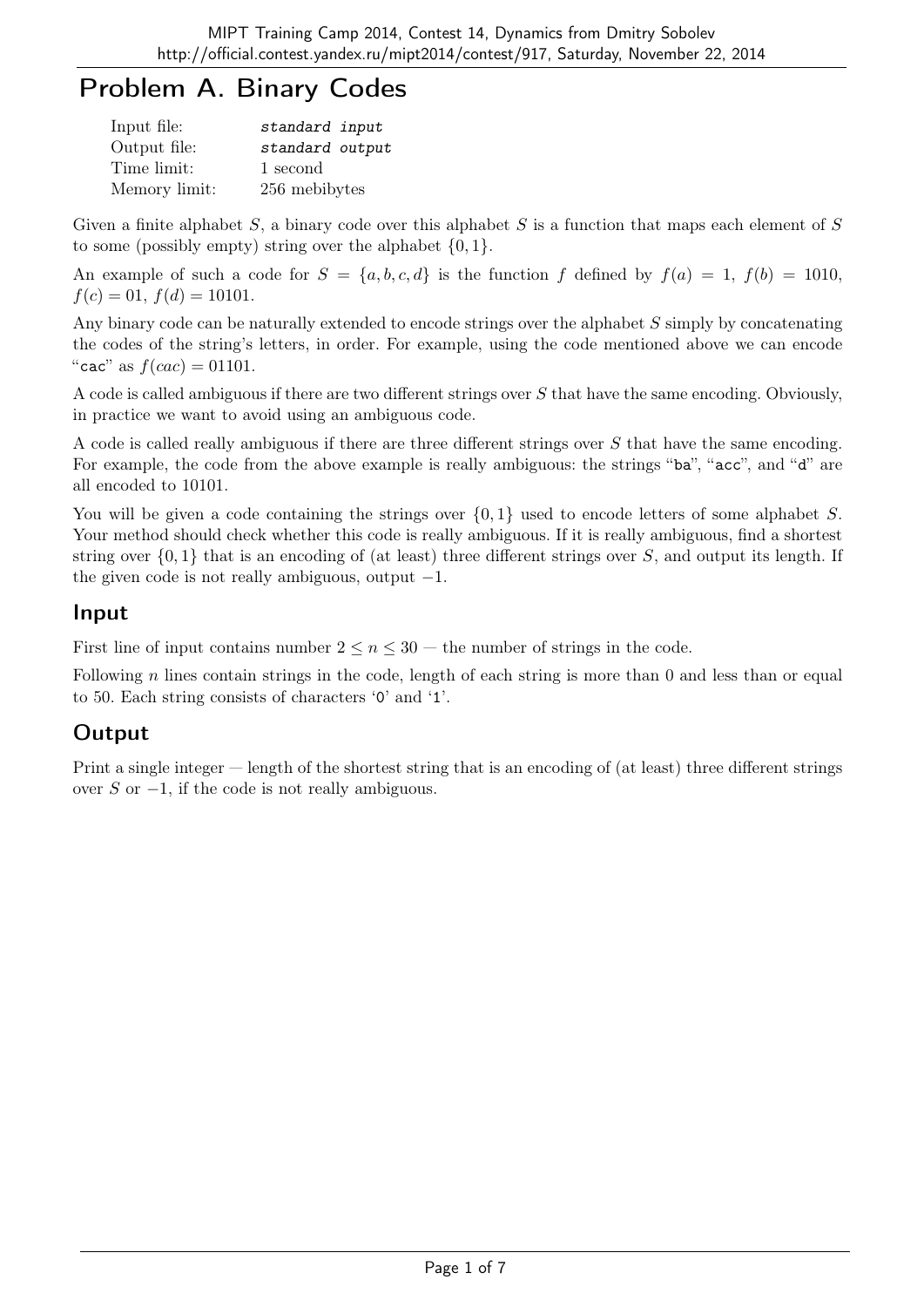| standard input      | standard output |
|---------------------|-----------------|
| $4\,$               | $\overline{5}$  |
| $\mathbf{1}$        |                 |
| 1010                |                 |
| $01\,$              |                 |
| 10101               |                 |
| $\sqrt{2}$          | $-1$            |
| $\mathsf{O}\xspace$ |                 |
| $\mathbf 1$         |                 |
| $\sqrt{4}$          | $\sqrt{2}$      |
| $\mathsf{O}\xspace$ |                 |
| $11\,$              |                 |
| 11                  |                 |
| 11                  |                 |
| $\overline{5}$      | $-1$            |
| 0000                |                 |
| 001                 |                 |
| 01001               |                 |
| 01010               |                 |
| 01011               |                 |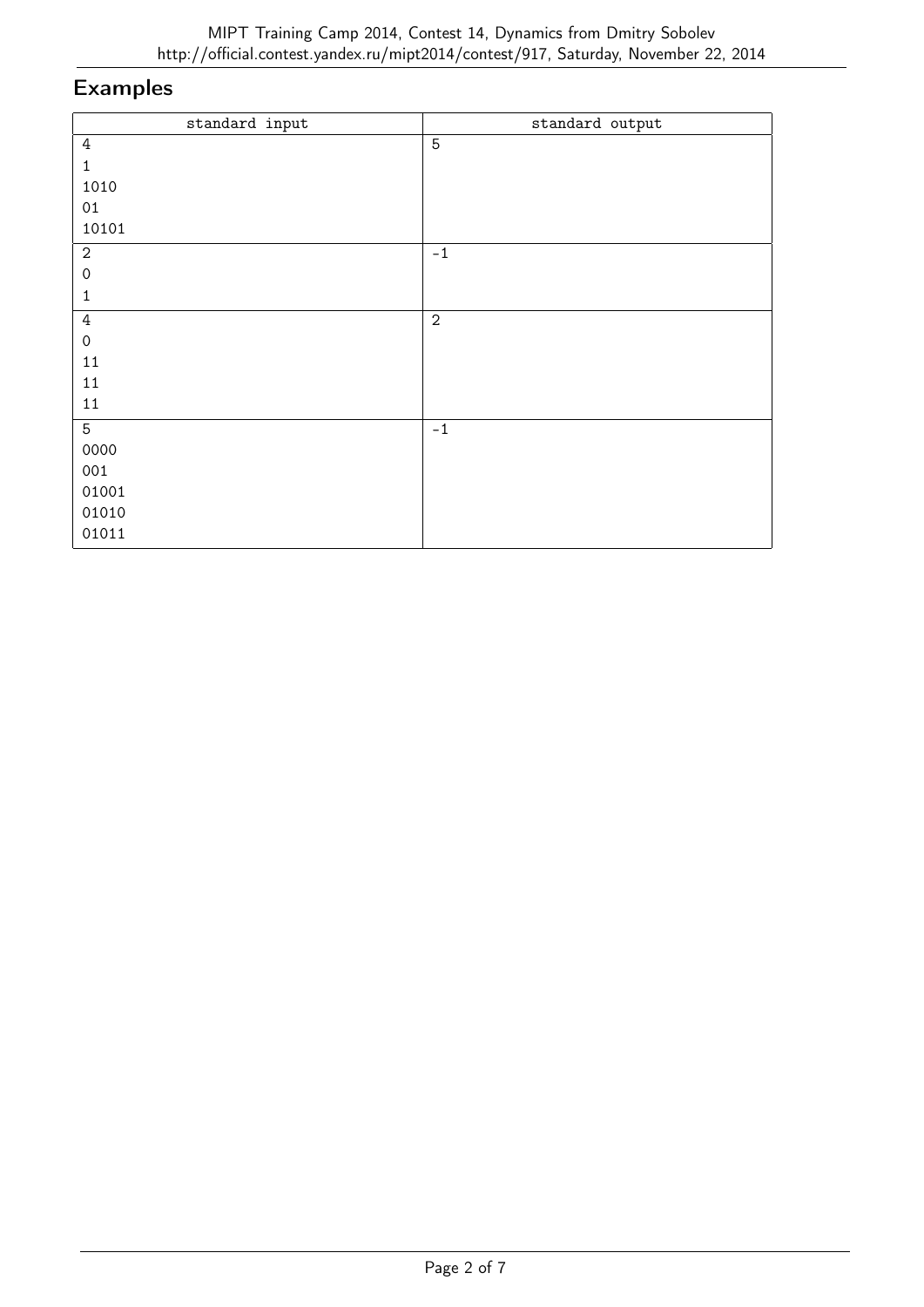# Problem B. Beautiful board

| Input file:   | standard input  |
|---------------|-----------------|
| Output file:  | standard output |
| Time limit:   | 1 second        |
| Memory limit: | 256 mebibytes   |

You have a  $n \times n$  board and several checkers of different colors. You want to place all of the checkers on the board in such a way that no cell contains more than one checker.

Output the number of different possible placements modulo 1234567891. Two placements are equal if you can get one from the other by rotating the board. Note that checkers of the same color are indistinguishable. If you have more checkers than the number of cells on the board, there are no possible placements, so you should output 0.

### Input

First line of input contains two integers n and  $m$   $(1 \le n \le 10^5, 1 \le m \le 50)$ .

Second line contains m numbers between 1 and  $10^5$ ; *i*-th number is number of checkers of color *i*.

## **Output**

Print the number of possible placements modulo 1234567891.

### Examples

| standard input | standard output |
|----------------|-----------------|
|                |                 |
|                |                 |
| 2 <sub>2</sub> | 3               |
| $1\,2$         |                 |
| 3 4            |                 |
| 4 2 1 3        |                 |

### **Note**

You are *not allowed* to flip the board.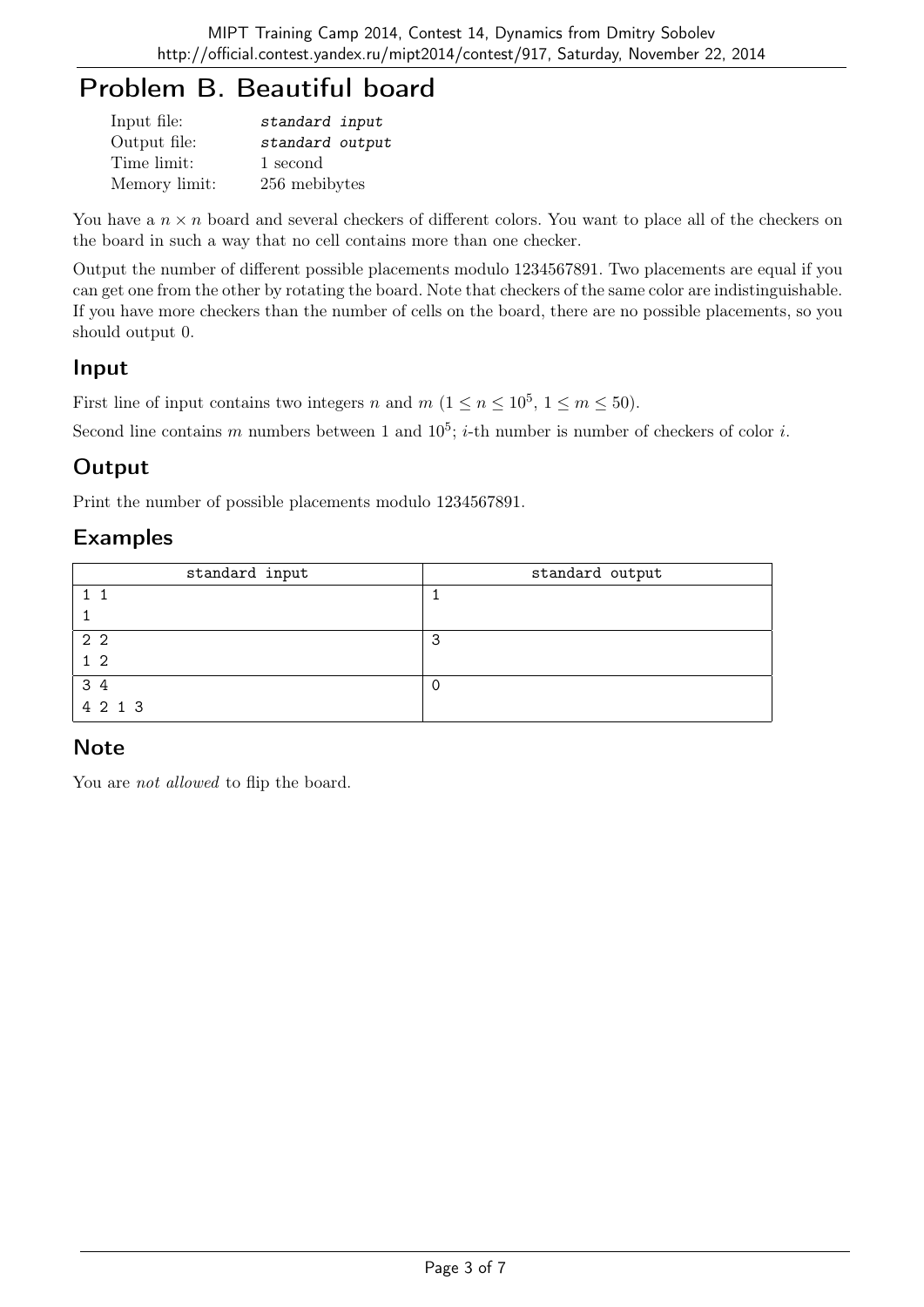# Problem C. Mountain Map

| Input file:   | standard input  |
|---------------|-----------------|
| Output file:  | standard output |
| Time limit:   | 1 second        |
| Memory limit: | 256 mebibytes   |

A mountain map is a  $N \times M$  rectangular grid where each cell has a height. The heights are positive integers between 1 and  $N \times M$ , inclusive, and no two distinct cells have equal heights. Two cells are called neighboring if they share a side or a corner. A cell is called locally minimal if its height is less than the heights of all its neighboring cells.

You are given the grid. The j-th character of the *i*-th line of grid is 'X' if the j-th cell in the *i*-th row of the mountain map is locally minimal, and '.' otherwise. Calculate the number of distinct mountain maps that match the grid. Return the result modulo 12345678.

### Input

First line contains two integers N and M ( $1 \le N \le 4$ ,  $1 \le M \le 7$ ). Next N lines contain lines of grid, each one of length  $M$  and consists of 'X' and '.' only.

## Output

Output the number of distinct mountain maps modulo 12345678.

| standard input | standard output |
|----------------|-----------------|
| 1 <sub>3</sub> | $\overline{2}$  |
| .X.            |                 |
| 2 <sub>2</sub> | $\mathbf 0$     |
| Χ.             |                 |
| . $\mathbf X$  |                 |
| 2 3            | $\Omega$        |
| $\cdots$       |                 |
| $\cdots$       |                 |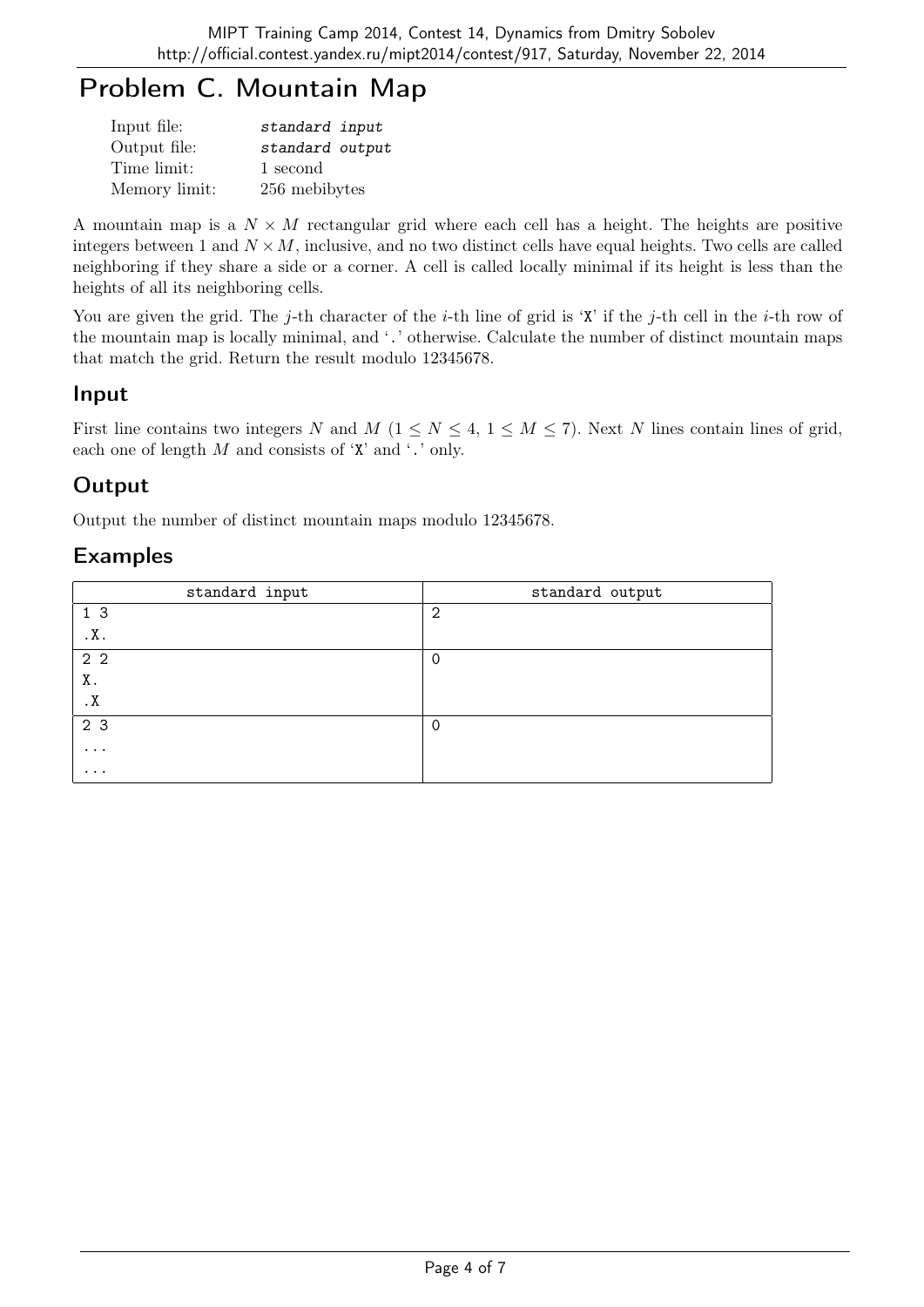## Problem D. Wardrobe

| Input file:   | standard input  |
|---------------|-----------------|
| Output file:  | standard output |
| Time limit:   | 1 second        |
| Memory limit: | 256 mebibytes   |

You are attempting to assemble a wardrobe, but you have misplaced the instructions. The wardrobe has several holes, each of which is designed to accommodate a bolt of a specific size. A hole with size D should be matched with a bolt of size D. However, bolts with sizes  $D-1$  and  $D+1$  will also fit. Since you don't have the instructions, you decide to do the following: for each bolt, you will randomly choose an available hole in which the bolt will fit, and screw the bolt into that hole. If the bolt cannot fit into any of the available holes, you will skip it and move on to the next one.

You are given  $n$  integers containing the sizes of the bolts. For each element in bolts, there is a corresponding hole with the same size. Output the maximum number of unused holes that can remain at the end of this process.

### Input

First line contains one integer  $1 \le n \le 50$  — number of bolts.

Second line contains n space separated integers, sizes of bolts, each one from 1 to 100.

## Output

Output the maximum number of unused holes that can remain at the end of this process.

| standard input | standard output |
|----------------|-----------------|
|                |                 |
| 1 2 3          |                 |
|                |                 |
| 1 2 3 2 4      |                 |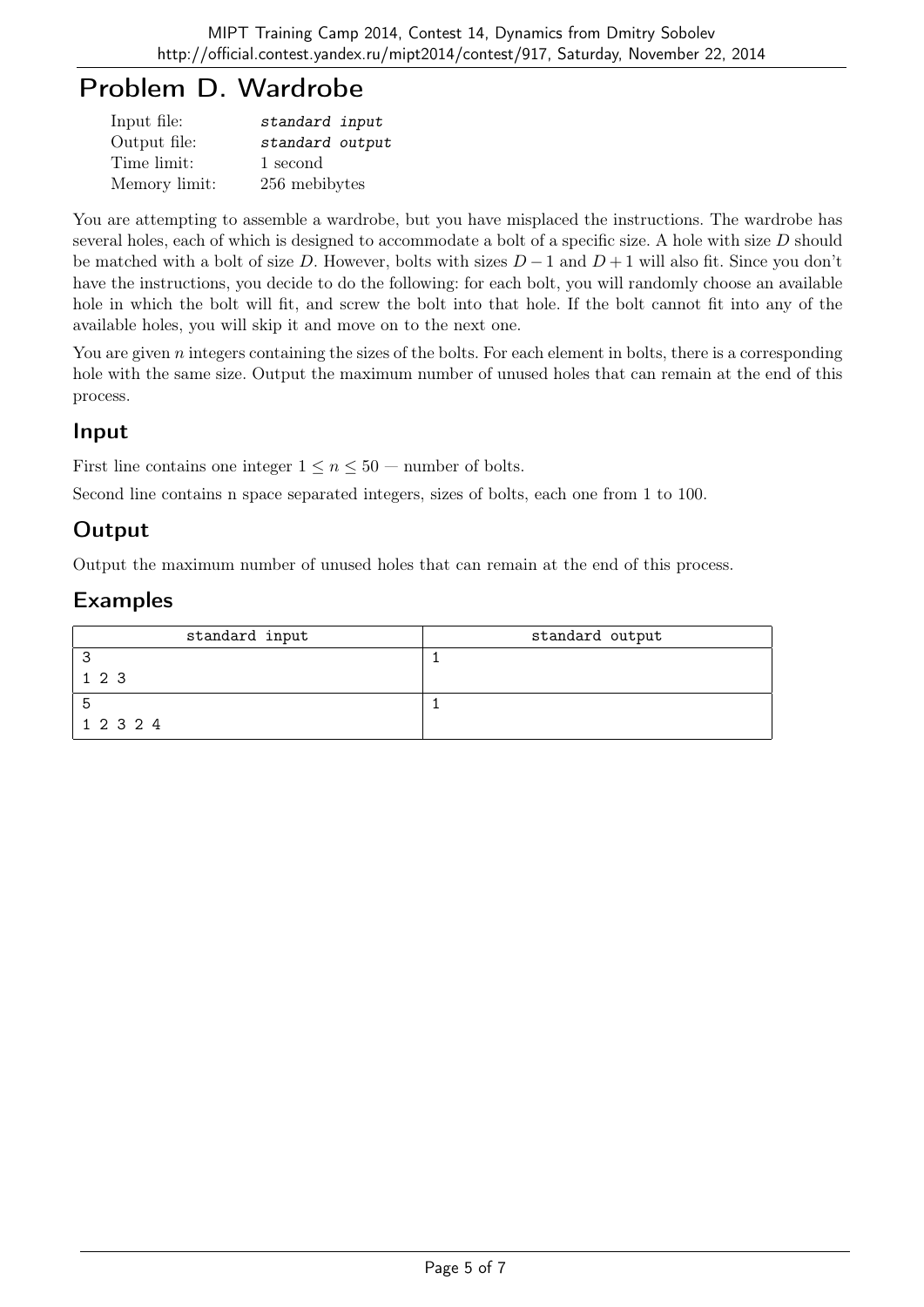# Problem E. Balls and Bins

| Input file:   | standard input  |
|---------------|-----------------|
| Output file:  | standard output |
| Time limit:   | 1 second        |
| Memory limit: | 256 mebibytes   |

Like all other software engineers, Petya likes to play with bins and balls. He has N bins, numbered 0 through N −1. Yesterday, Petya distributed all his balls into the bins, placing  $S_0$  balls into bin 0,  $S_1$  balls into bin 1, and so on. No two bins contained the same number of balls. It is possible that one of the bins contained zero balls.

This morning, Petya attended a lecture about sorting. After he got home, he decided to rearrange the balls in his bins into sorted order. More precisely, he wanted to reach a state with  $T_0$  balls in bin 0,  $T_1$ balls in bin 1, and so on, such that the following two conditions are met:

- $T$  is a permutation of  $S$ ;
- T is sorted in ascending order.

When rearranging the balls, Petya always moves them one ball at a time. In other words, in each move Petya takes a single ball from one bin and places it into another bin. Petya is very smart, so he always uses the smallest possible number of moves.

For example, when rearranging  $S = \{2, 5, 0\}$  to  $T = \{0, 2, 5\}$ , Petya will make exactly 5 moves. One way of changing  $S$  to  $T$  in 5 moves: first Petya will move 3 balls from bin 1 to bin 2, and then he will move 2 balls from bin 0 to bin 2.

You are given the T and  $M$  — number of moves. We are interested in all possible initial configurations S such that Petya would produce the final configuration T, and in doing so he would move a ball exactly  $M$ times. Let  $C$  be the number of such configurations  $S$ . Since  $C$  may be very big, you must compute and output its value modulo  $10^9 + 9$ .

### Input

First line of input contains two integers  $2 \le N \le 50$  — size of T and  $0 \le M \le 650$  — number of moves. Second line contains N space-separated integers  $0 \le T_i \le 50$ .

T will be in a strictly ascending order.

## Output

Output single integer — number of possible configurations.

| standard input | standard output |
|----------------|-----------------|
| 3 <sub>1</sub> | - 2             |
| 1 2 3          |                 |
| 3 <sub>2</sub> | 3               |
| 1 2 3          |                 |
| 2 650          |                 |
| 0 <sub>1</sub> |                 |